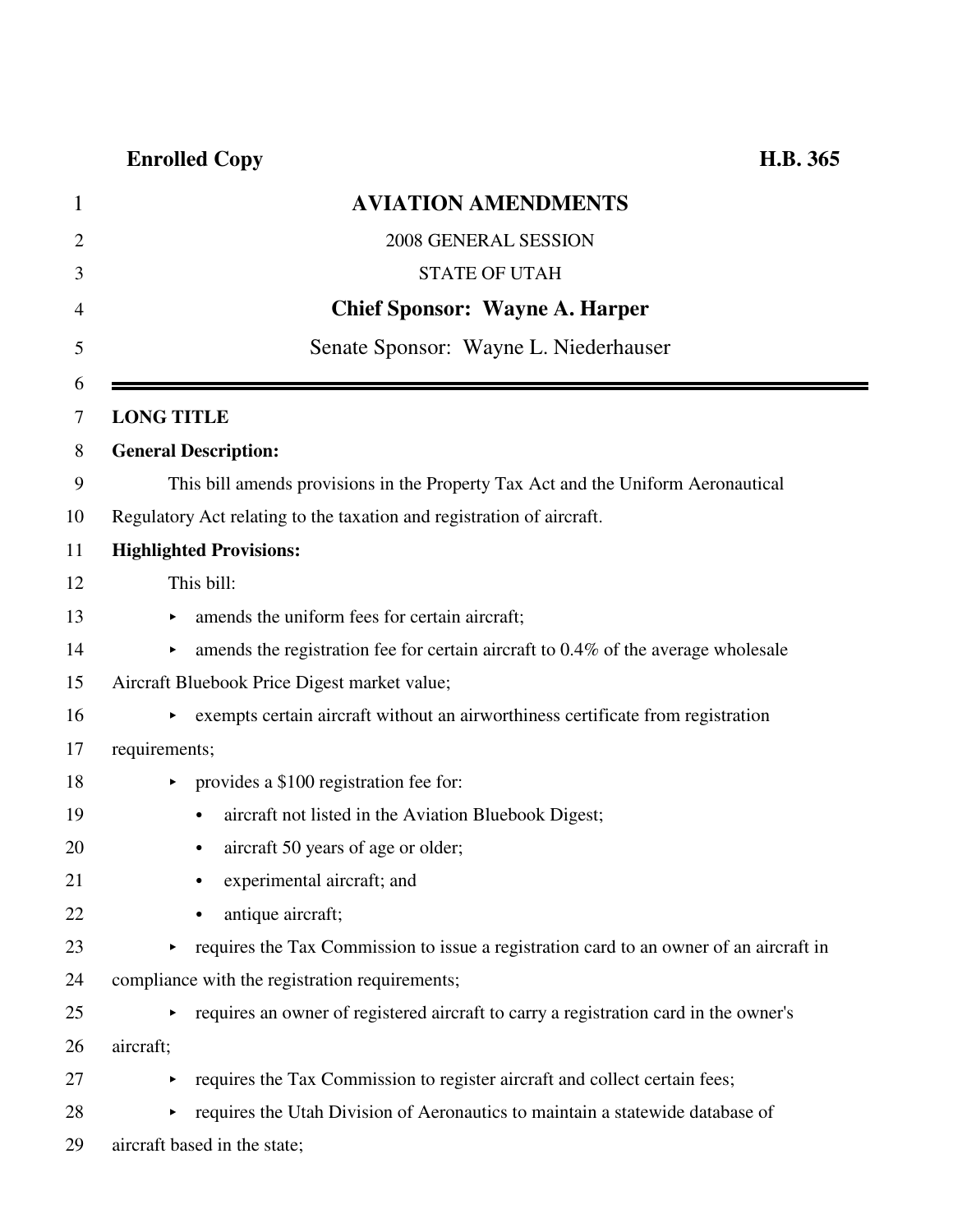$\blacksquare$ 

| 30       | requires that an airport owner provide a list of all aircraft based at the owner's             |
|----------|------------------------------------------------------------------------------------------------|
| 31       | airport to the Utah Division of Aeronautics; and                                               |
| 32       | makes technical changes.<br>►                                                                  |
| 33       | <b>Monies Appropriated in this Bill:</b>                                                       |
| 34       | None                                                                                           |
| 35       | <b>Other Special Clauses:</b>                                                                  |
| 36       | This bill takes effect on January 1, 2009.                                                     |
| 37       | <b>Utah Code Sections Affected:</b>                                                            |
| 38       | <b>AMENDS:</b>                                                                                 |
| 39       | 59-2-404, as last amended by Laws of Utah 1999, Chapter 181                                    |
| 40       | 72-10-102, as last amended by Laws of Utah 2003, Chapter 183                                   |
| 41       | 72-10-110, as last amended by Laws of Utah 1999, Chapter 181                                   |
| 42       | 72-10-116, as last amended by Laws of Utah 1998, Chapter 365 and renumbered and                |
| 43       | amended by Laws of Utah 1998, Chapter 270                                                      |
|          | <b>REPEALS:</b>                                                                                |
| 44       |                                                                                                |
| 45       | 72-10-111, as renumbered and amended by Laws of Utah 1998, Chapter 270                         |
| 46<br>47 | Be it enacted by the Legislature of the state of Utah:                                         |
| 48       | Section 1. Section 59-2-404 is amended to read:                                                |
| 49       | 59-2-404. Uniform fee on aircraft -- Collection of fee by commission --                        |
| 50       | <b>Distribution of fees.</b>                                                                   |
| 51       | $(1)$ There is levied in lieu of the ad valorem tax a uniform fee on aircraft required to be   |
| 52       | registered with the state in an amount equal to the following percent of the average wholesale |
| 53       | market value of the aircraft as established by the commission.]                                |
| 54       | $[(a)$ for aerial applicators as defined in Section 59-2-102 as follows:                       |
| 55       | [ <del>Calendar Year</del><br>Uniform Fee]                                                     |
| 56       | [ <del>2000 -</del><br>$0.4\%$                                                                 |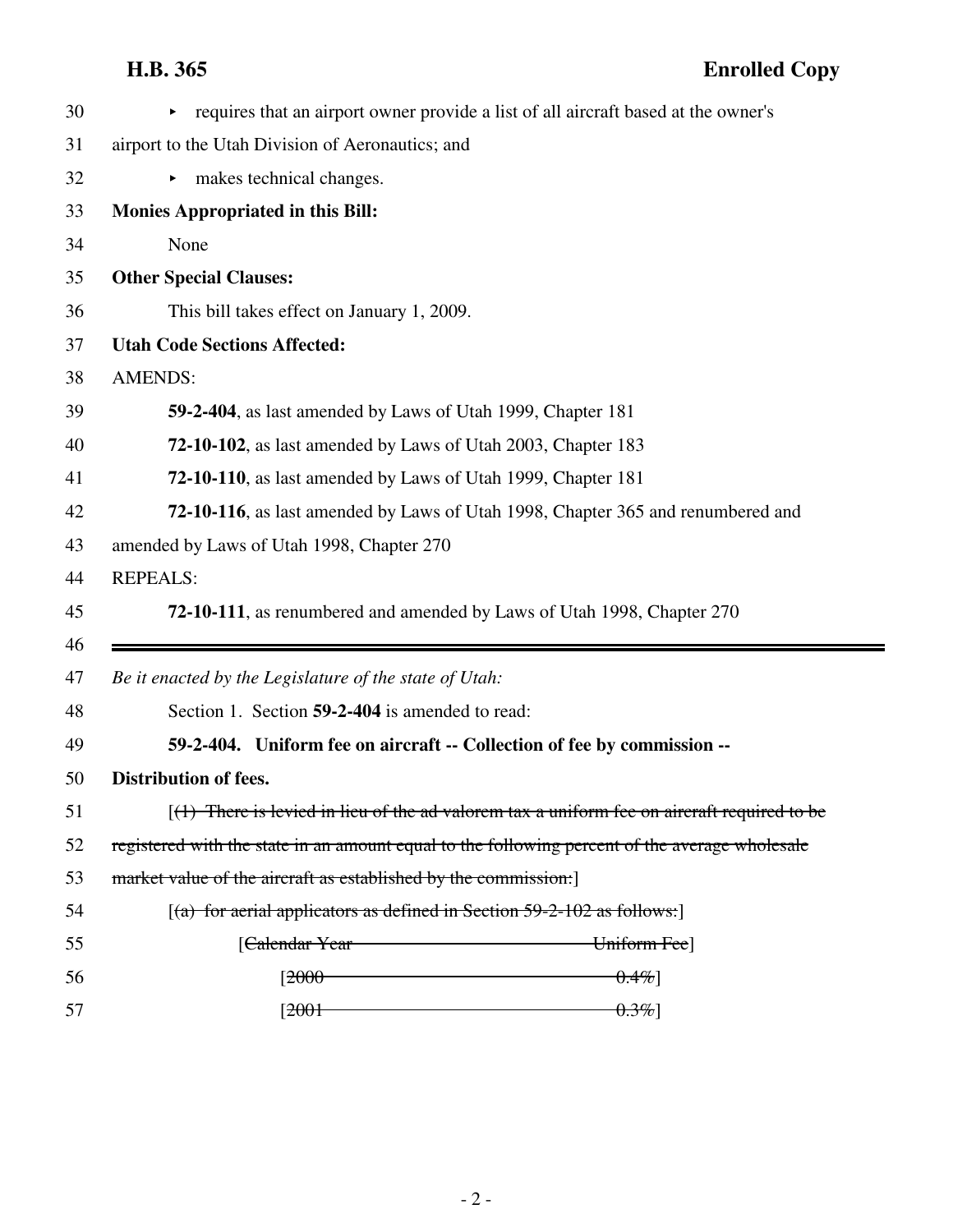| 58 | [ $2002$ and all subsequent years $0.2\%$ ; and]                                                    |
|----|-----------------------------------------------------------------------------------------------------|
| 59 | [(b) for all other aircraft required to be registered with the state as follows:]                   |
| 60 | [Calendar Year Uniform Fee]                                                                         |
| 61 | $[2000 \t\t 0.8\%]$                                                                                 |
| 62 | $[2001$ $0.6\%]$                                                                                    |
| 63 | $[2002$ and all subsequent years $0.4\%$ .                                                          |
| 64 | (1) In accordance with Utah Constitution Article XIII, Section 2, Subsection (6),                   |
| 65 | beginning on January 1, 2009, an aircraft, required to be registered with the state is:             |
| 66 | (a) exempt from the tax imposed by Section 59-2-103; and                                            |
| 67 | (b) in lieu of the tax imposed by Section 59-2-103, subject to a uniform statewide fee of           |
| 68 | \$25.                                                                                               |
| 69 | $(2)$ (a) The uniform fee shall be collected by the [counties] commission with the                  |
| 70 | registration fee and distributed to the [taxing districts in accordance with Article XIII, Sec. 14, |
| 71 | Utah Constitution   county in which the aircraft is based.                                          |
| 72 | (b) A based aircraft is an aircraft which is hangared, tied down, or parked at the airport          |
| 73 | for a plurality of the year.                                                                        |
| 74 | (3) (a) The uniform fees received by a county under Subsection (2) shall be distributed             |
| 75 | to each taxing entity within the county in the same proportion in which revenues collected from     |
| 76 | the ad valorem property tax are distributed.                                                        |
| 77 | (b) Each taxing entity described in Subsection $(3)(a)$ that receives revenues from the             |
| 78 | uniform fee imposed by this section shall distribute the revenues in the same proportion in which   |
| 79 | revenues collected from the ad valorem property tax are distributed.                                |
| 80 | $[\left(\frac{1}{2}\right)]$ (4) The commission shall promulgate rules to implement this section.   |
| 81 | Section 2. Section <b>72-10-102</b> is amended to read:                                             |
| 82 | 72-10-102. Definitions.                                                                             |
| 83 | As used in this chapter:                                                                            |
| 84 | (1) "Acrobatics" means the intentional maneuvers of an aircraft not necessary to air                |
| 85 | navigation.                                                                                         |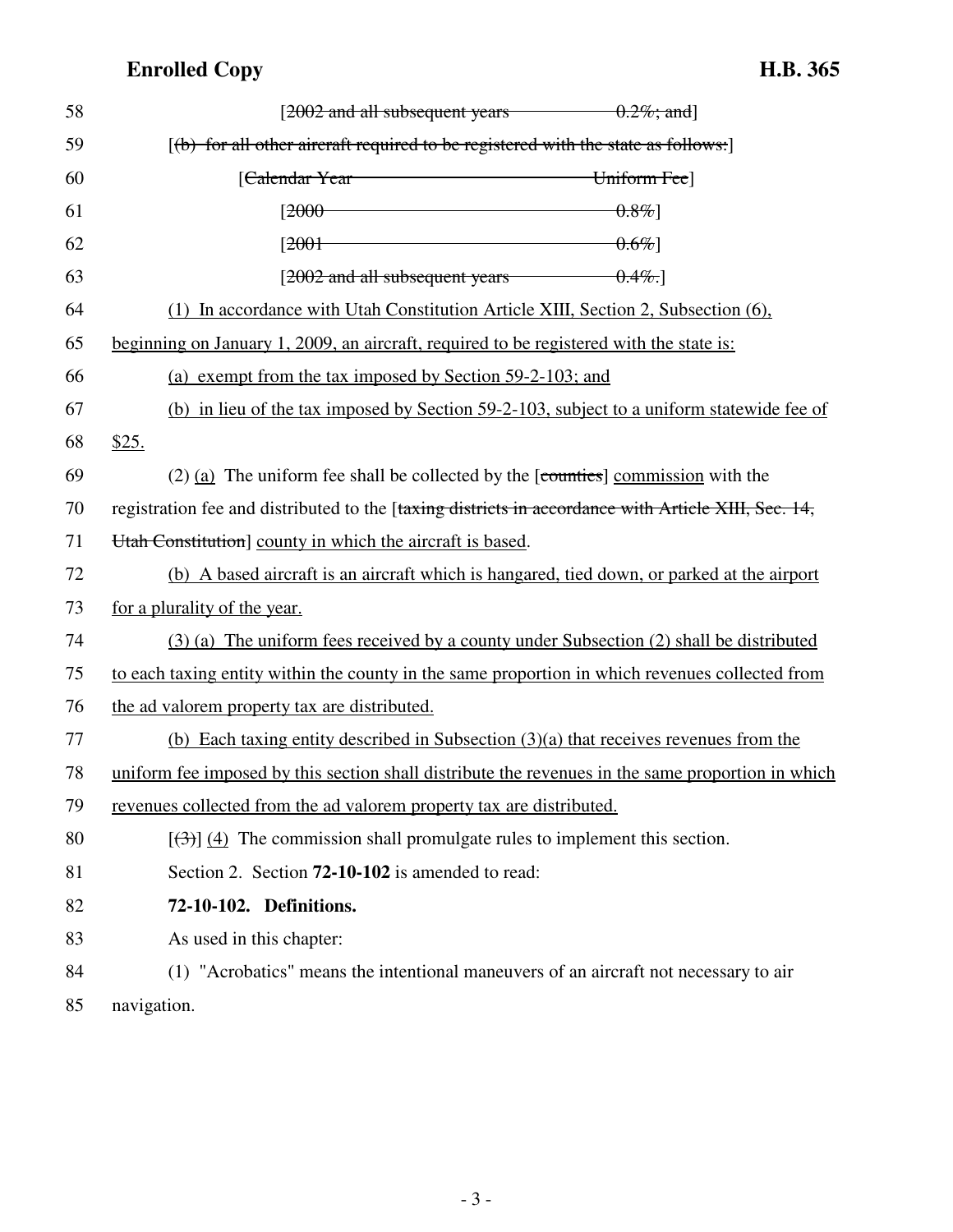### **H.B. 365 Enrolled Copy**

| 86  | (2) "Aeronautics" means transportation by aircraft, air instruction, the operation, repair,    |
|-----|------------------------------------------------------------------------------------------------|
| 87  | or maintenance of aircraft, and the design, operation, repair, or maintenance of airports, or  |
| 88  | other air navigation facilities.                                                               |
| 89  | (3) "Aeronautics instructor" means any individual engaged in giving or offering to give        |
| 90  | instruction in aeronautics, flying, or ground subjects, either with or without:                |
| 91  | (a) compensation or other reward;                                                              |
| 92  | (b) advertising the occupation;                                                                |
| 93  | (c) calling his facilities an air school, or any equivalent term; or                           |
| 94  | (d) employing or using other instructors.                                                      |
| 95  | (4) "Aircraft" means any contrivance now known or in the future invented, used, or             |
| 96  | designed for navigation of or flight in the air.                                               |
| 97  | (5) "Air instruction" means the imparting of aeronautical information by any aviation          |
| 98  | instructor or in any air school or flying club.                                                |
| 99  | (6) "Airport" means any area of land, water, or both, that:                                    |
| 100 | (a) is used or is made available for landing and takeoff;                                      |
| 101 | (b) provides facilities for the shelter, supply, and repair of aircraft, and handling of       |
| 102 | passengers and cargo; and                                                                      |
| 103 | (c) meets the minimum requirements established by the division as to size and design,          |
| 104 | surface, marking, equipment, and operation.                                                    |
| 105 | (7) "Airport authority" means a political subdivision of the state, other than a county or     |
| 106 | municipality, that is authorized by statute to operate an airport.                             |
| 107 | (8) "Air school" means any person engaged in giving, offering to give, or advertising,         |
| 108 | representing, or holding himself out as giving, with or without compensation or other reward,  |
| 109 | instruction in aeronautics, flying, or ground subjects, or in more than one of these subjects. |
| 110 | (9) "Airworthiness" means conformity with requirements prescribed by the Federal               |
| 111 | Aviation Administration regarding the structure or functioning of aircraft, engine, parts, or  |
| 112 | accessories.                                                                                   |
| 113 | $[(10)$ "Antique aircraft" means a civil aircraft that is:                                     |

- 4 -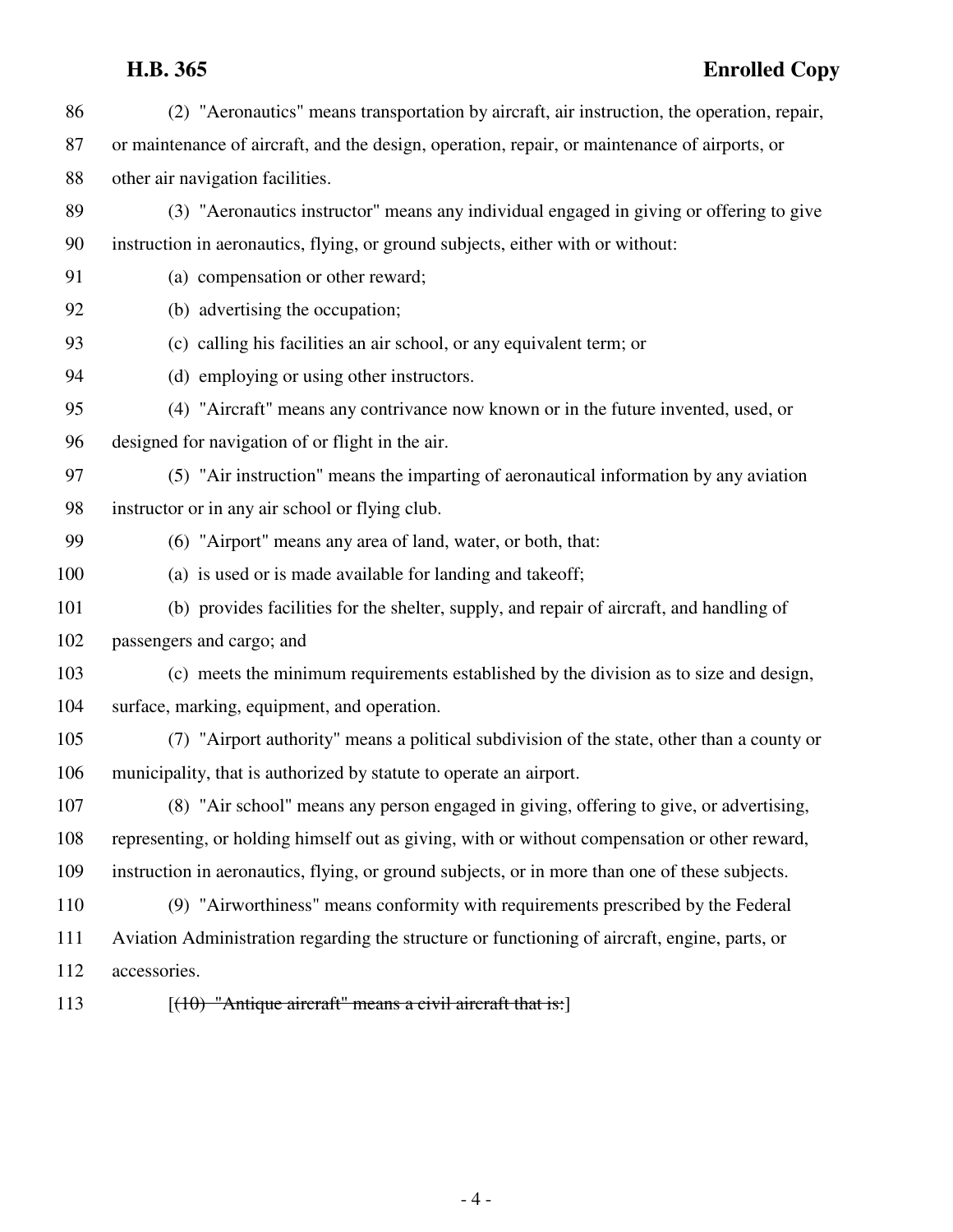- 114  $[(a)$  30 years old or older, calculated as to include the current year; 115 [(b) primarily a collector's item and used solely for recreational or display purposes; 116  $[(c)$  not used for daily or regular transportation; and 117 [(d) not used for commercial operations.] 118  $[(11)(10)$  "Civil aircraft" means any aircraft other than a public aircraft. 119  $[(12)(11)$  "Commercial aircraft" means aircraft used for commercial purposes. 120  $[(13)]$  (12) "Commercial airport" means a landing area, landing strip, or airport that 121 may be used for commercial operations. 122 [(14)] (13) "Commercial flight operator" means a person who conducts commercial 123 operations. 124  $[(15)] (14)$  "Commercial operations" means: 125 (a) any operations of an aircraft for compensation or hire or any services performed 126 incidental to the operation of any aircraft for which a fee is charged or compensation is 127 received, including the servicing, maintaining, and repairing of aircraft, the rental or charter of 128 aircraft, the operation of flight or ground schools, the operation of aircraft for the application or 129 distribution of chemicals or other substances, and the operation of aircraft for hunting and 130 fishing; or 131 (b) the brokering or selling of any of these services; but 132 (c) does not include any operations of aircraft as common carriers certificated by the 133 federal government or the services incidental to those operations. 134  $[(16)] (15)$  "Dealer" means any person who is actively engaged in the business of flying 135 for demonstration purposes, or selling or exchanging aircraft, and who has an established place 136 of business. 137  $[(17)]$  (16) "Division" means the Operations Division in the Department of 138 Transportation, created in Section 72-1-204. 139  $[(18)(17)$  "Experimental aircraft" means: 140 (a) any aircraft designated by the Federal Aviation Administration or the military as
	- 141 experimental and used solely for the purpose of experiments, or tests regarding the structure or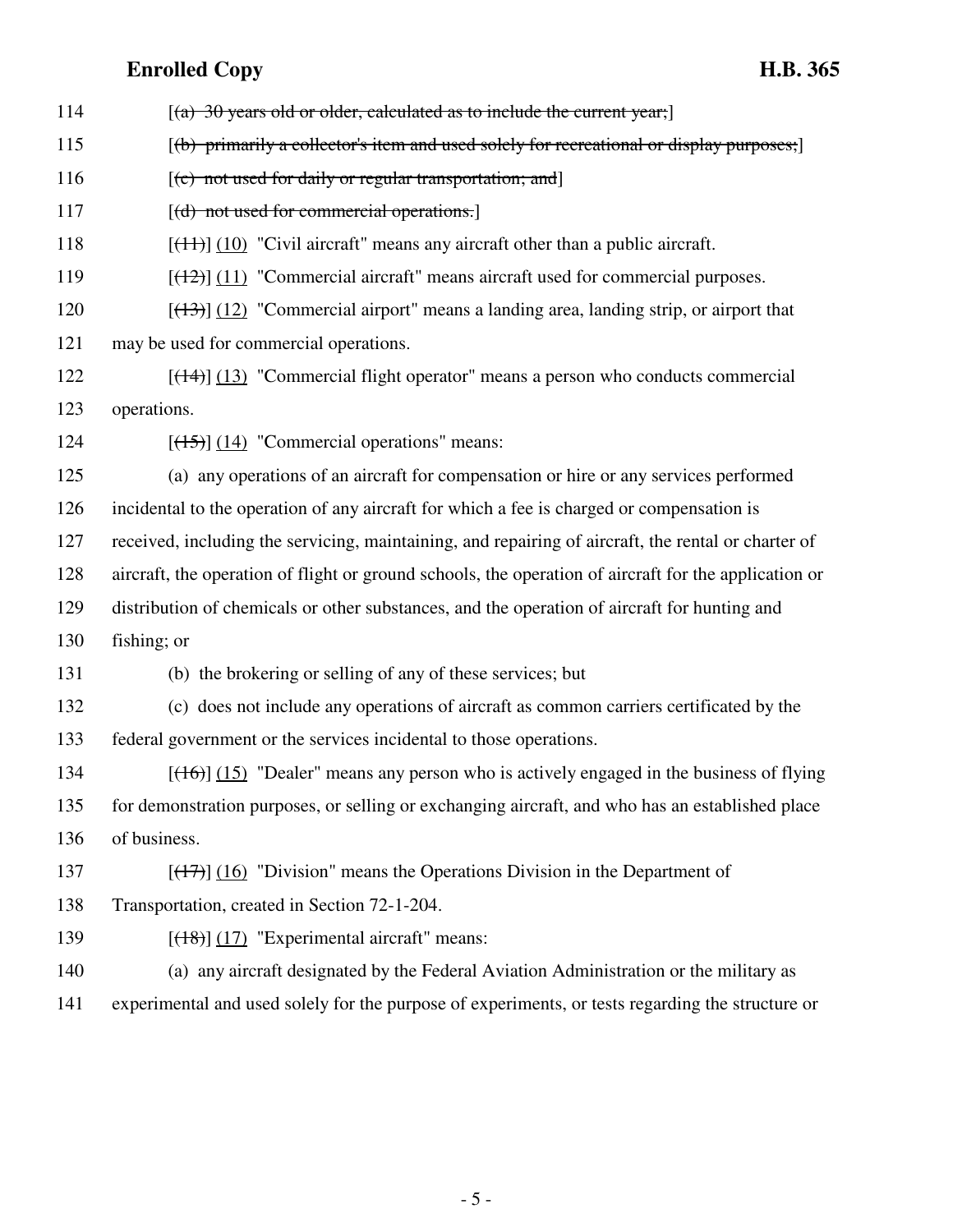142 functioning of aircraft, engines, or their accessories; and 143 (b) any aircraft designated by the Federal Aviation Administration as: 144 (i) being custom or amateur built; and 145 (ii) used for recreational, educational, or display purposes. 146  $[(19)(18)$  "Flight" means any kind of locomotion by aircraft while in the air.  $[20]$  (19) "Flying club" means five or more persons who for neither profit nor reward 148 own, lease, or use one or more aircraft for the purpose of instruction, pleasure, or both. 149  $[(21)]$  (20) "Glider" means an aircraft heavier than air, similar to an airplane, but 150 without a power plant. 151  $[(22)(21)$  "Mechanic" means a person who constructs, repairs, adjusts, inspects, or 152 overhauls aircraft, engines, or accessories. 153  $[(23)$  (22) "Parachute jumper" means any person who has passed the required test for 154 jumping with a parachute from an aircraft, and has passed an examination showing that he 155 possesses the required physical and mental qualifications for the jumping. 156  $\left[\frac{(24)}{(23)}\right]$  (23) "Parachute rigger" means any person who has passed the required test for 157 packing, repairing, and maintaining parachutes. 158  $[(25)] (24)$  "Passenger aircraft" means aircraft used for transporting persons, in addition 159 to the pilot or crew, with or without their necessary personal belongings. 160  $[(26)]$  (25) "Person" means any individual, corporation, limited liability company, or 161 association of individuals. 162  $\left[\frac{(27)}{(26)}\right]$  (26) "Pilot" means any person who operates the controls of an aircraft while 163 in-flight. 164  $\left[\frac{(28)}{(27)}\right]$  "Primary glider" means any glider that has a gliding angle of less than ten to 165 one. 166  $\left[\frac{(29)}{(28)}\right]$  (28) "Public aircraft" means an aircraft used exclusively in the service of any 167 government or of any political subdivision, including the government of the United States, of 168 the District of Columbia, and of any state, territory, or insular possession of the United States, 169 but not including any government-owned aircraft engaged in carrying persons or goods for

- 6 -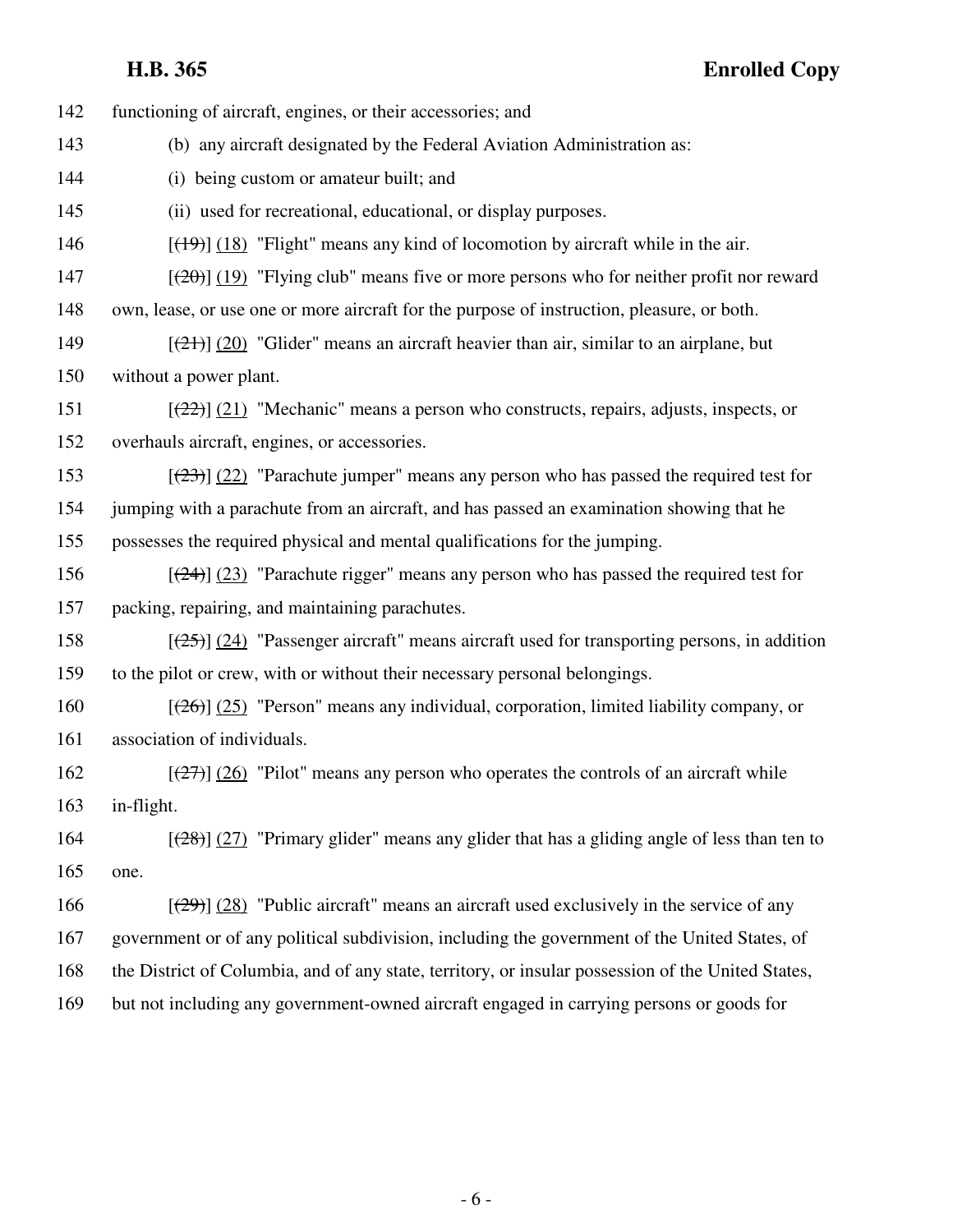| 170 | commercial purposes.                                                                                    |
|-----|---------------------------------------------------------------------------------------------------------|
| 171 | $[30\text{--} (29)$ "Reckless flying" means the operation or piloting of any aircraft recklessly,       |
| 172 | or in a manner as to endanger the property, life, or body of any person, due regard being given         |
| 173 | to the prevailing weather conditions, field conditions, and to the territory being flown over.          |
| 174 | $[34]$ (30) "Registration number" means the number assigned by the Federal Aviation                     |
| 175 | Administration to any aircraft, whether or not the number includes a letter or letters.                 |
| 176 | $[322]$ (31) "Secondary glider" means any glider that has a gliding angle between ten to                |
| 177 | one and 16 to one, inclusive.                                                                           |
| 178 | $[333]$ (32) "Soaring glider" means any glider that has a gliding angle of more than 16 to              |
| 179 | one.                                                                                                    |
| 180 | Section 3. Section <b>72-10-110</b> is amended to read:                                                 |
| 181 | 72-10-110. Aircraft registration information requirements -- Registration fee --                        |
| 182 | <b>Administration -- Partial year registration.</b>                                                     |
| 183 | (1) All applications for aircraft registration $\frac{1}{2}$ , including under Section 72-10-111, shall |
| 184 | contain:                                                                                                |
| 185 | (a) a description of the aircraft, including:                                                           |
| 186 | (i) the manufacturer or builder;                                                                        |
| 187 | (ii) the aircraft registration number, type, year of manufacture, or if an experimental                 |
| 188 | aircraft, the year the aircraft was completed and certified for air worthiness by an inspector of       |
| 189 | the Federal Aviation Administration; and                                                                |
| 190 | (iii) gross weight;                                                                                     |
| 191 | (b) the name and address of the owner of the aircraft; and                                              |
| 192 | (c) where the aircraft is located, or the address where the aircraft is usually used or                 |
| 193 | based.                                                                                                  |
| 194 | (2) (a) Except as provided in $[Section 72-10-111]$ Subsection (3), at the time                         |
| 195 | application is made for registration or renewal of registration of an aircraft under this chapter,      |
| 196 | an annual registration fee [shall be paid as follows:] of $0.4\%$ of the average wholesale value of     |
| 197 | the aircraft shall be paid.                                                                             |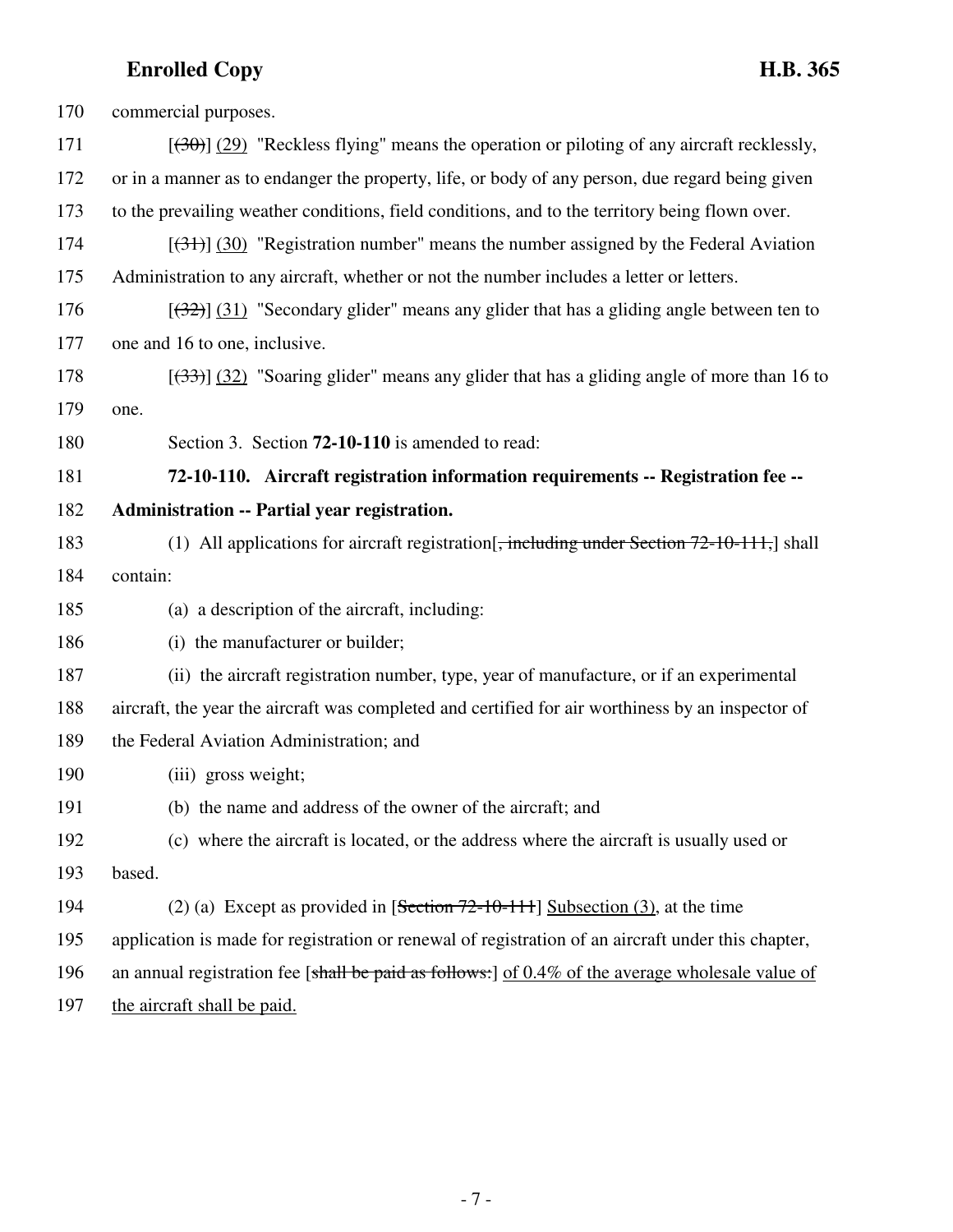# **H.B. 365 Enrolled Copy**

| 198 | $[(i)$ \$25 for each balloon, glider, ultralight, helicopter, or propellor driven aircraft;    |
|-----|------------------------------------------------------------------------------------------------|
| 199 | $[(iii)$ \$5,000 for each jet aircraft with a maximum gross takeoff weight under 20,000        |
| 200 | $\frac{1}{b}$ s:; and                                                                          |
| 201 | $[(iii)$ \$10,000 for each jet aircraft with a maximum gross takeoff weight of 20,000 lbs.     |
| 202 | or more.]                                                                                      |
| 203 | (b) For purposes of calculating the value of the aircraft under Subsection $(2)(a)$ , the Tax  |
| 204 | Commission shall use the average wholesale value as stated in the Aircraft Bluebook Price      |
| 205 | Digest.                                                                                        |
| 206 | (3) Notwithstanding Subsection (2):                                                            |
| 207 | (a) the following aircraft shall pay an annual registration fee of \$100:                      |
| 208 | (i) an aircraft not listed in the Aircraft Bluebook Price Digest; or                           |
| 209 | (ii) an experimental aircraft.                                                                 |
| 210 | (b) An aircraft 50 years or older shall pay the lesser of:                                     |
| 211 | (i) $$100; or$                                                                                 |
| 212 | (ii) the uniform fee provided for under Subsection $(2)(a)$ ; and                              |
| 213 | (c) an aircraft that does not have a valid airworthiness certificate for a period of six       |
| 214 | months or more:                                                                                |
| 215 | (i) may not apply for a certificate of registration required under Section 72-10-109; and      |
| 216 | (ii) is exempt from paying a registration fee until the aircraft has a valid airworthiness     |
| 217 | certificate.                                                                                   |
| 218 | (4) (a) The Tax Commission shall provide a registration card to an owner of an aircraft        |
| 219 | <u>if:</u>                                                                                     |
| 220 | (i) the owner complies with the registration requirements of this section; and                 |
| 221 | (ii) the owner of the aircraft states that the aircraft has a valid airworthiness certificate. |
| 222 | (b) An owner of an aircraft shall carry the registration card in the registered aircraft.      |
| 223 | $[\phi]$ (5) The registration fees assessed under this chapter shall be collected by the       |
| 224 | [county and remitted to the] Tax Commission to be distributed as provided in Subsection        |
| 225 | $[(2)(c)] (6)$ .                                                                               |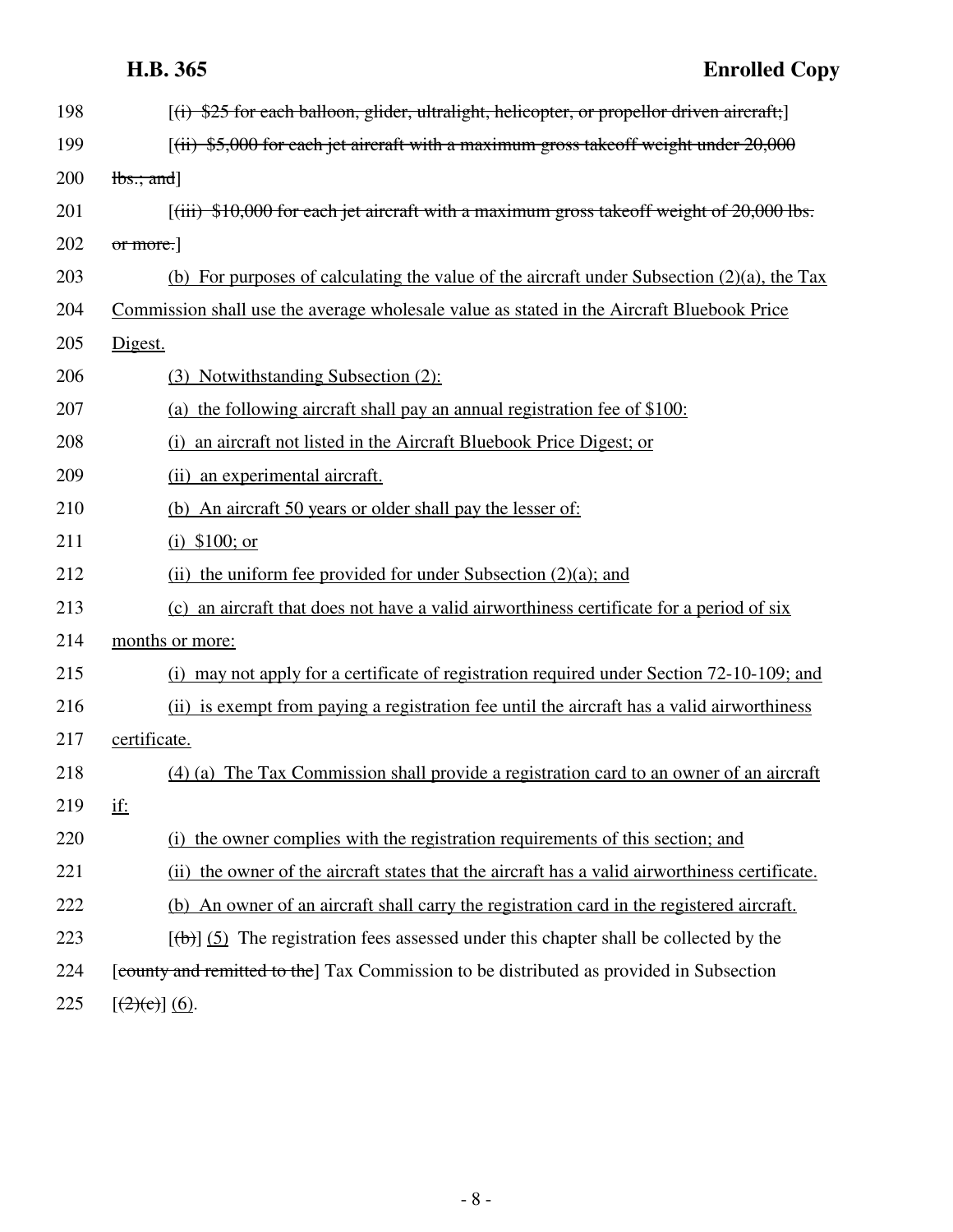| 226 | $[\text{e}(\text{e})]$ (6) (a) After deducting the costs of administering all aircraft registrations under |
|-----|------------------------------------------------------------------------------------------------------------|
| 227 | this chapter, the Tax Commission shall deposit all remaining aircraft registration fees in the             |
| 228 | Transportation Fund's Restricted Revenue Account for aeronautical operations of the                        |
| 229 | Department of Transportation to be used as provided in Subsection 59-13-402(2).                            |
| 230 | (b) All interest earned on monies in the Transportation Fund's Restricted Revenue                          |
| 231 | Account shall be deposited into the Transportation Fund's Restricted Revenue Account for                   |
| 232 | aeronautical operations.                                                                                   |
| 233 | $[\text{d} \cdot]$ (7) Aircraft which are registered under this chapter for less than a full calendar      |
| 234 | year shall be charged a registration fee which is reduced in proportion to the fraction of the             |
| 235 | calendar year during which the aircraft is registered in this state.                                       |
| 236 | (8) (a) The Utah Division of Aeronautics shall maintain a statewide database of all                        |
| 237 | aircraft based within the state.                                                                           |
| 238 | (b) On or before October 1 of each year, the Utah Division of Aeronautics shall provide                    |
| 239 | the Tax Commission with the data the Tax Commission requires from the database described in                |
| 240 | Subsection $(8)(a)$ .                                                                                      |
| 241 | (c) In accordance with Title 63, Chapter 46a, Utah Administrative Rulemaking Act, the                      |
| 242 | commission may by rule define the contents of the database described in Subsection $(8)(a)$ .              |
| 243 | (9) The Tax Commission may suspend or revoke a registration if it determines that the                      |
| 244 | required fee has not been paid and the fee is not paid upon reasonable notice and demand.                  |
| 245 | Section 4. Section <b>72-10-116</b> is amended to read:                                                    |
| 246 | 72-10-116. Airport license required -- Issuance by division -- Restrictions on use                         |
| 247 | of lands or waters of another -- Annual fee.                                                               |
| 248 | (1) For purposes of this section, aircraft based at the owner's airport means an aircraft                  |
| 249 | which is hangared, tied down, or parked at an owner's airport for a plurality of the year.                 |
| 250 | $[\frac{(+)}{(-)}]$ (2) (a) An airport open to public use may not be used or operated unless it is duly    |
| 251 | licensed by the division.                                                                                  |
| 252 | (b) $[Any]$ $\triangle$ person who owns or operates an airport open to public use shall file an            |
| 253 | application with the division for a license for the facility.                                              |